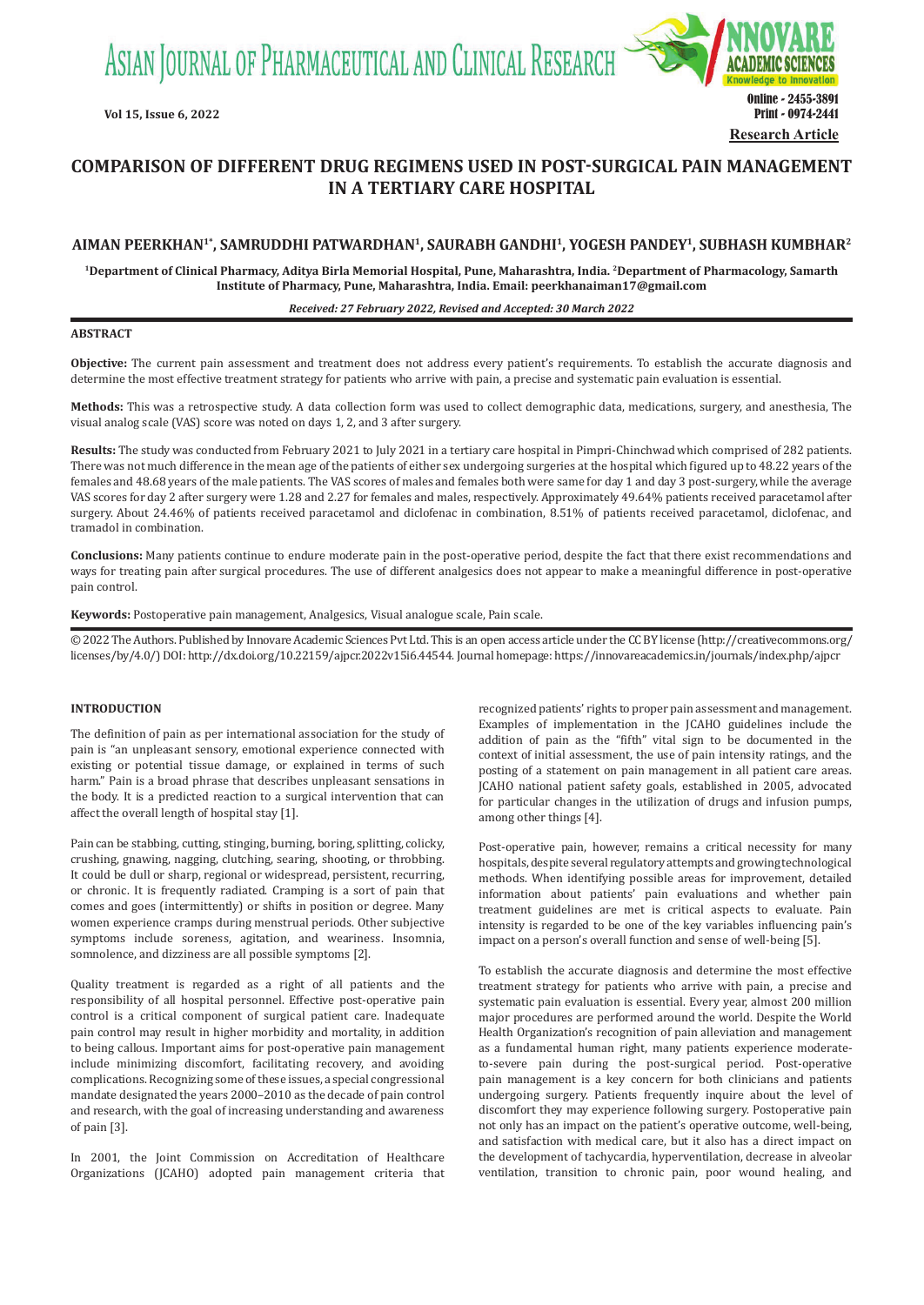insomnia, all of which may have an impact on the operative outcomes. Pain is the most prevalent reason for discharge delay in patients after ambulatory surgery, followed by drowsiness and stomach problems. Because of the continuously rising number of sophisticated surgical procedures, post-operative pain management has become critical [6].

Inadequate post-operative pain control leads to a slower recovery. Patients with poorly controlled pain, for example, are frequently unwilling to mobilize, resulting in a slower restoration of function and rehabilitative capacity [7]. Inadequately controlled pain also has a detrimental impact on quality of life, function, and functional recovery, as well as the likelihood of post-surgical complications and persistent postsurgical pain. As a result, one of the most critical components of effective post-surgical patient care is post-operative pain control [8].

The primary goal of perioperative pain management is to provide patients with adequate comfort while minimizing side effects. Effective post-operative analgesia improves patient outcomes as measured by early ambulation, reduces side effects, and lowers the incidence of postoperative chronic pain [9]. Although the most surgical patients have immediate post-operative pain, research suggests that less than half receive sufficient post-operative pain relief. Managing immediate postoperative pain is a significant problem for practitioners, considering that more than 80% of patients feel pain after surgery, with 75% reporting moderate, severe, or even intense pain. More than half of patients indicate that they did not receive proper pain treatment following their procedure, raising worries about the development of chronic pain in the future [10].

In around 60–80% of instances, pain can be characterized as moderate or severe based on characteristics such as the type of surgery, painmeasurement method, time of assessment, and the patient's sex and age [11]. Despite the fact that post-operative pain management and its implications have received significant attention in health care over the past three decades, it remains a critical concern that is currently being ignored. Despite recent breakthroughs in pain management, the pain remains undertreated. Adequate post-operative pain management remains a major concern and patient satisfaction with pain management remains low. As a result, there is a need for regular auditing and assessment of post-operative pain management outcomes and patient satisfaction with various pain control techniques [12].

A visual analog scale (VAS) is a measurement scale that attempts to gauge a perspective that is expected to range throughout thousands of values and cannot be easily quantified directly (Fig. 1). It is used in clinical studies to assess the severity of pain. For example, a patient's level of discomfort can range from none to excruciating [13].

The pain VAS is a linear measure of pain intensity that has been widely utilized in a variety of adult groups. In this scale, the severity of pain is quantified using the individual's facial expressions and rated from 0 to 10. A higher score implies more intense pain. For example, if a patient is aware and smiling, he or she can be assigned a score of 0, indicating that the degree of pain is nil. They are mostly completed by patients; however, they are occasionally used to elicit opinions from health professionals. The patient draws a line through the location that they believe symbolizes their current state. The VAS score is calculated by measuring in millimeters from the left end of the line to the point marked by the patient [14].

Because of its simplicity and flexibility to a wide range of populations and settings, the VAS is widely employed. These scales are useful



for assessing individual change. The VAS is completed in a matter of seconds. It does not require extensive training to use. It is more vulnerable to minor alterations. Due to minor translation issues, an unknown number of cross-cultural adaptations have occurred. However, judgment is clearly highly subjective, making it meaningless for comparing across a group of persons at a single point in time. It may be argued that a VAS is attempting to generate interval/ratio data from subjective values that are just ordinal at best. The VAS is measured with paper and pencil. As a result, it cannot be given verbally or over the phone. When photocopying the scale, take care not to vary the length of the 10-cm line; also, the same alignment of scale should be utilized consistently within the same patient [15].

# **METHODS**

# **Study design**

Ethical approval for this study was provided by the Hospital Ethics Committee. This was a retrospective and observational study that involved post-operative patients who underwent scheduled surgeries in the tertiary care hospital in Pimpri-Chinchwad over the past 6 months. The data were collected by all four members of the said group.

# **Patients and data collection**

The data were gathered using the routine health information system (RHIS), a software program used in hospitals that collects data at regular intervals from public, private, and community-level health facilities, institutes, and health initiatives. The information provides an overview of health status, health services, and health resources. The hospital's medical record department keeps the patient file, which includes patient and treatment information. The data were acquired in person from the described system by the observers using pre-designed forms.

# **The following information was collected**

- 1. Demographic details of the patient: Medical record number, name, age, and sex
- 2. Comorbidities<br>3. Diagnosis
- 3. Diagnosis<br>4. Specifics
- 4. Specifics about the surgery<br>5. Surgical department
- 5. Surgical department<br>6. Anesthesia used
- 6. Anesthesia used
- 7. Pain assessment scale score<br>8. Pain relief medications used
- 8. Pain relief medications used<br>9. Discharge medications
- Discharge medications.

Patients over 18 years of age were included in the study. Furthermore, only participants who underwent major surgical procedures that required hospitalization were included in the study. The following patients were excluded from the study:

- a. Patients below the age of 18 years
- b. Pregnant women and<br>c. The patients who und
- The patients who underwent chemotherapy and radiation therapy.

The main variable measured in the study was the VAS value (0–10) obtained at day 1, day 2, and day 3 following the end of the surgery. The collected data were entered into a Microsoft Excel file. This information was then organized into distinct pain-relief drug regimens.

### **Statistics**

The analysis of variances (ANOVA) was used for statistical analysis. VAS results were presented as means (Tables 9 and 10). All measurements were performed using Microsoft Excel 2010 and oneway ANOVA calculator which was available online on website https:// goodcalculators.com/one-way-anova-calculator.

# **RESULTS**

#### **Patients**

The study was conducted from February 2021 to July 2021 in a tertiary **Fig. 1: The visual analog scale** care hospital in Pimpri-Chinchwad which comprised of 282 patients.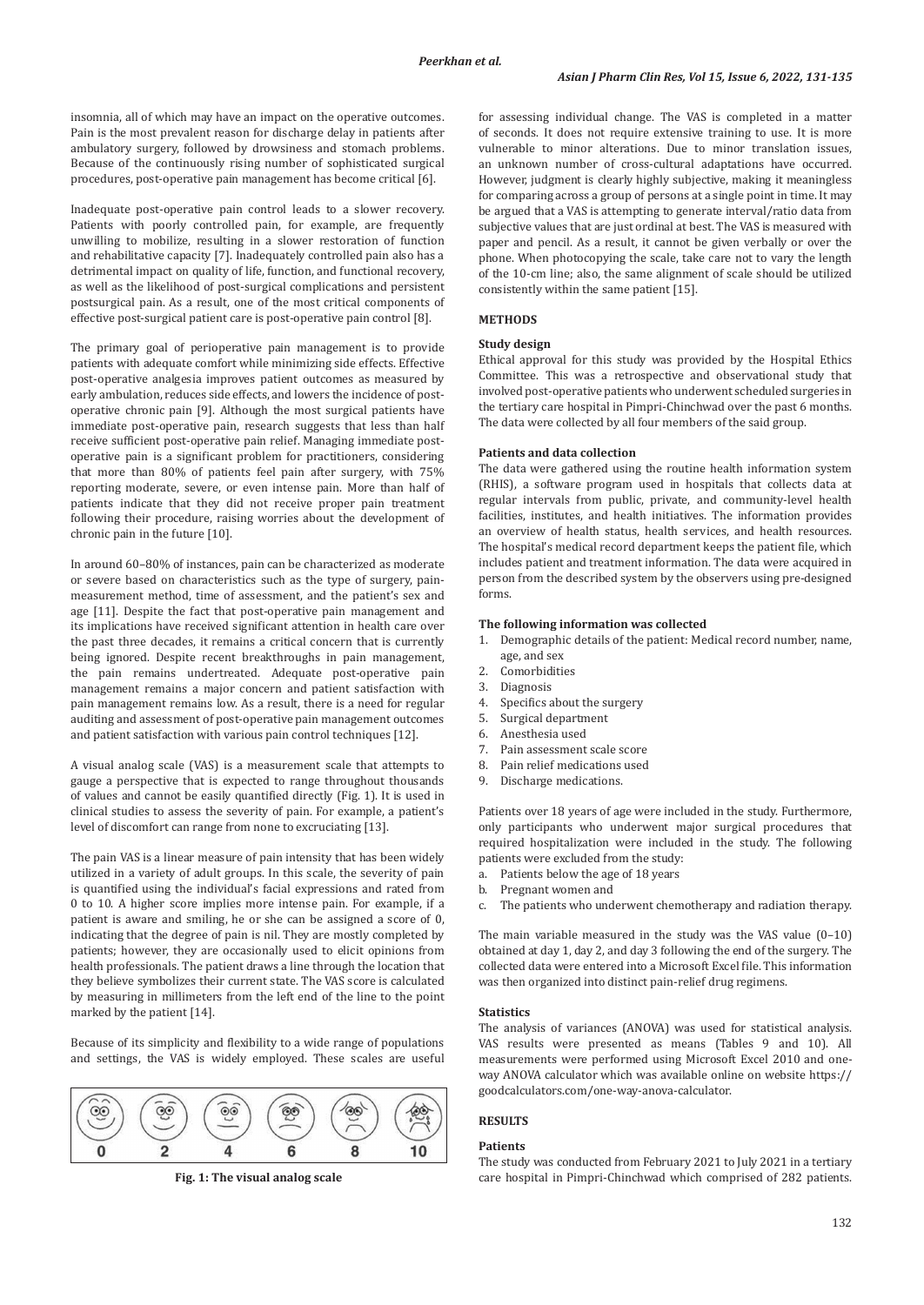We had been granted a period of 6 months for the collection of data. The data wereas gathered using the RHIS, a software program used in hospitals that collects data at regular intervals from public, private, and community-level health facilities, institutes, and health initiatives.

The patient demographics are presented as means. There was not much difference in the mean age of the patients of either sex undergoing surgeries at the hospital which figured up to 48.22 years of the females and 48.68 years of the male patients. Approximately 40.42% of patients were females and 59.57% of patients were of male gender. The data regarding this are presented in Table 1.

The VAS scores of males and females both were same for day 1 and day 3 post-surgery, while the average VAS scores for day 2 after surgery were 1.28 and 2.27 for females and males, respectively. The data pertaining to this are given in Table 2 and Fig. 2.

# **Type of surgical ward**

The maximum numbers of patients undergoing surgery were found to be in the neurology department while the least was found to be in the transplant department. Excluding the OBG department, the number of female patients undergoing surgeries in various departments was consistently less than the male patients. Except the cardiology department, the average age of the patients undergoing surgeries in various departments was approximately 47.48 years while those in cardiology department were found to be between 50 and 60 years of age. The data regarding this are presented in Table 3.

The patients in the transplant department were found to have experienced maximum pain according to their VAS scores whereas, the patients from the cardiology department were found to have experienced the least pain followed by the OBG department. The data are shown in Table 4 and Fig. 3.

# **Type of anesthesia**

The types of anesthesia that were performed in our study were divided into following groups:

General Anesthesia (GA), Spinal Anesthesia, Nerve Block Anesthesia, General+Spinal General+Nerve Block Anesthesia, and Spinal+Nerve Block Anesthesia. It was found that the usage of GA was approximately 74.73% which was the highest, while Spinal+Nerve Block Anesthesia use accounted to 0.71% which was the lowest. The data are illustrated in Table 5.

|  | Table 1: Demographics of patients |  |  |  |
|--|-----------------------------------|--|--|--|
|--|-----------------------------------|--|--|--|

| Gender  | <b>Number</b> | Percent | Mean age |
|---------|---------------|---------|----------|
| Female  | 114           | 40.42   | 48.22    |
| Male    | 168           | 59.57   | 48.68    |
| Overall | 282           | 100     | 48.5     |

**Table 2: Pain severity according to the patient sex**

| Gender         | <b>Average VAS scores</b> |              |              |  |  |  |
|----------------|---------------------------|--------------|--------------|--|--|--|
|                | Day 1                     | Day 2        | Day 3        |  |  |  |
| Female<br>Male | 3.33<br>3.33              | 1.28<br>2.27 | 1.56<br>1.56 |  |  |  |

VAS: Visual analog scale

It was found that the patients anesthetized with GA+Epidural Anesthesia experienced the most severe pain while those anesthetized with Spinal+Nerve Block experienced the least pain. The data are displayed in Table 6 and Fig. 4.



**Fig. 2: Visual analog scale scores according to the patient sex**







**Fig. 4: Visual analog scale score according to the type of anesthesia**

| Table 3: Sex-wise and age-wise distribution of patients according to the type of surgical ward |  |
|------------------------------------------------------------------------------------------------|--|
|------------------------------------------------------------------------------------------------|--|

| Department           | Cardiology | <b>CVTS ENT</b> |                  | General | - GI        | <b>Neurology</b> |           | OBG Orthopedic | Transplant Urology |      | Vascular |
|----------------------|------------|-----------------|------------------|---------|-------------|------------------|-----------|----------------|--------------------|------|----------|
| Number of patients 5 |            |                 | 40               |         |             | 44               | 19.       | -31            |                    | 29   |          |
| Patients' sex f/m    | 2/3        |                 | 7/16 17/23 13/22 |         | 11/24 18/26 |                  |           | $19/- 12/19$   | 2/3                | 7/22 | 6/10     |
| Patients mean age    | 58.6       |                 | 43.1             | 49.1    | 46.4        | 49.6             | 45.2 52.5 |                | 36.2               | 49.5 | 50.75    |

CVTS: Cardiothoracic and vascular surgery, GI: Gastrointestinal